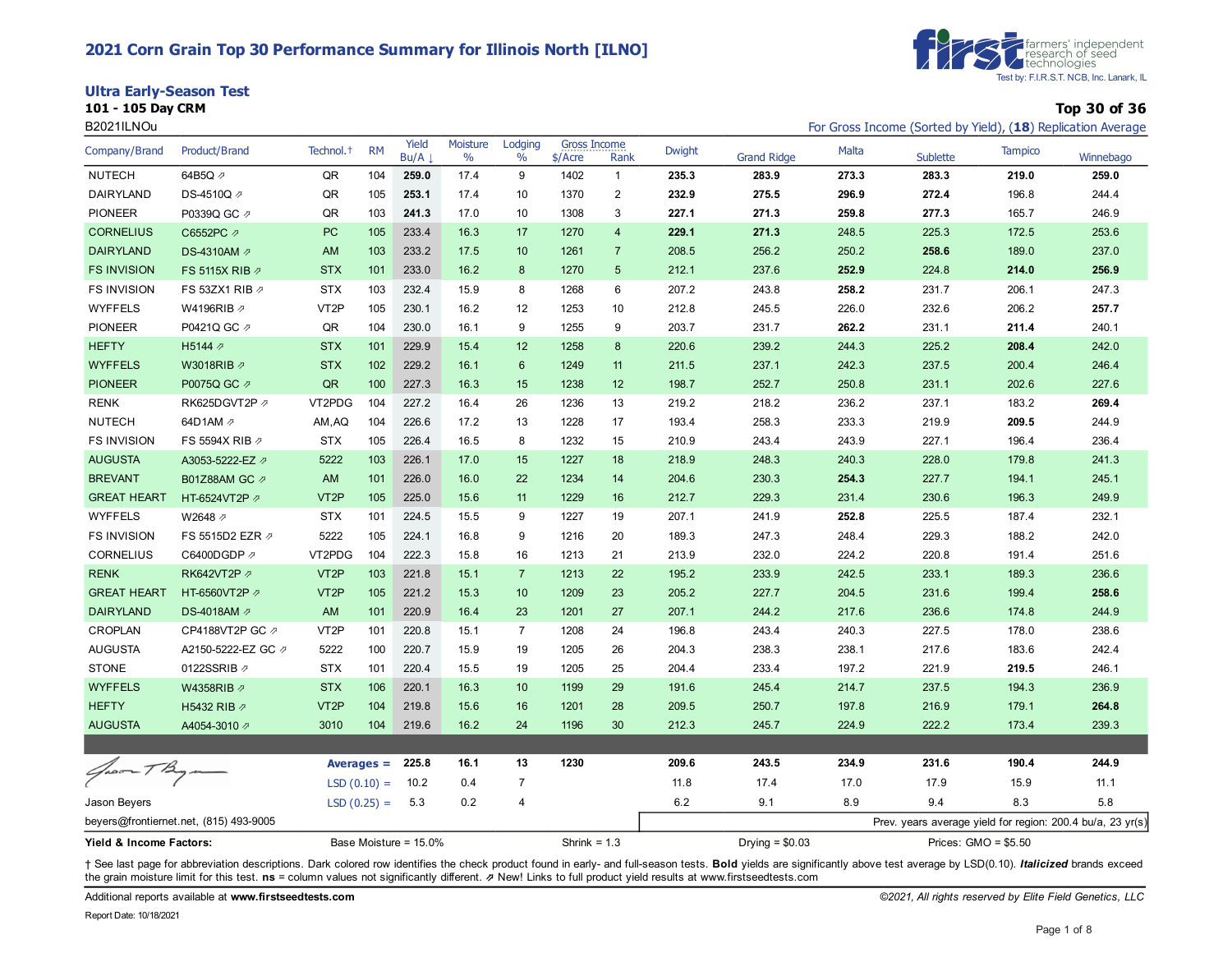# **2021 Corn Grain Top 30 Performance Summary for Illinois North [ILNO]**

| <b>Early-Season Test</b> |  |
|--------------------------|--|
|--------------------------|--|

**106 - 109 Day CRM Top 30 of 54**



B2021ILNOa For Gross Income (Sorted by Yield), (18) Replication Average and Sorted by Yield), (18) Replication Average

| Company/Brand                          | Product/Brand       | Technol. <sup>+</sup> | <b>RM</b> | Yield<br>Bu/A | Moisture<br>$\frac{0}{0}$ | Lodging<br>$\%$  | Gross Income<br>$$/$ Acre | Rank           | <b>Dwight</b> | <b>Grand Ridge</b> | Malta | Sublette                                                   | <b>Tampico</b> | Winnebago |
|----------------------------------------|---------------------|-----------------------|-----------|---------------|---------------------------|------------------|---------------------------|----------------|---------------|--------------------|-------|------------------------------------------------------------|----------------|-----------|
| <b>CORNELIUS</b>                       | C575DP 2            | VT <sub>2</sub> P     | 109       | 241.0         | 18.3                      | 12               | 1298                      | $\mathbf{1}$   | 222.7         | 251.3              | 267.4 | 251.9                                                      | 214.0          | 238.7     |
| <b>HEFTY</b>                           | H5944 RIB 2         | <b>STX</b>            | 109       | 239.9         | 17.9                      | 9                | 1294                      | $\overline{2}$ | 209.7         | 256.2              | 272.8 | 253.1                                                      | 211.9          | 235.6     |
| <b>FS INVISION</b>                     | FS 5815V RIB 2      | VT <sub>2</sub> P     | 108       | 238.0         | 17.1                      | $\overline{7}$   | 1290                      | 3              | 213.8         | 254.4              | 259.8 | 239.2                                                      | 223.1          | 237.5     |
| <b>GREAT HEART</b>                     | HT-6822VT2P 2       | VT <sub>2</sub> P     | 108       | 237.7         | 17.5                      | 12               | 1284                      | $\overline{4}$ | 219.7         | 269.2              | 266.3 | 247.8                                                      | 189.7          | 233.3     |
| <b>WYFFELS</b>                         | W5086RIB 2          | VT <sub>2P</sub>      | 107       | 236.5         | 18.3                      | $\boldsymbol{8}$ | 1273                      | 5              | 226.0         | 248.4              | 256.7 | 255.9                                                      | 191.2          | 240.7     |
| <b>DAIRYLAND</b>                       | DS-4917AM 2         | AM                    | 109       | 236.1         | 18.4                      | 9                | 1271                      | $6\phantom{1}$ | 225.7         | 257.0              | 270.8 | 251.7                                                      | 166.1          | 245.1     |
| <b>STONE</b>                           | 0931SSRIB 2         | <b>STX</b>            | 109       | 235.7         | 18.4                      | 10               | 1268                      | 8              | 222.6         | 260.9              | 257.8 | 261.5                                                      | 183.7          | 227.6     |
| <b>HEFTY</b>                           | H5952 2             | VT <sub>2</sub> P     | 109       | 234.9         | 18.3                      | 21               | 1265                      | 11             | 221.0         | 249.2              | 259.3 | 250.8                                                      | 176.9          | 252.5     |
| <b>RENK</b>                            | RK700SSTX 2         | <b>STX</b>            | 107       | 234.6         | 17.4                      | 11               | 1270                      | $\overline{7}$ | 207.0         | 260.5              | 251.7 | 252.5                                                      | 188.1          | 247.8     |
| <b>NUTECH</b>                          | 69B9Q 2             | QR                    | 109       | 234.6         | 18.0                      | 15               | 1265                      | 10             | 222.0         | 228.8              | 237.5 | 259.8                                                      | 193.4          | 266.1     |
| <b>WYFFELS</b>                         | W4198RIB 2          | <b>STX</b>            | 106       | 233.9         | 17.4                      | $\boldsymbol{8}$ | 1266                      | 9              | 225.0         | 251.6              | 247.7 | 256.0                                                      | 192.3          | 231.0     |
| <b>NUTECH</b>                          | 66C2Q 2             | QR                    | 106       | 232.9         | 17.9                      | 13               | 1257                      | 12             | 224.1         | 250.9              | 261.3 | 243.9                                                      | 192.5          | 224.4     |
| <b>FS INVISION</b>                     | FS 5909D2A EZR 2    | 5222A                 | 109       | 231.8         | 18.5                      | 14               | 1247                      | 14             | 243.6         | 234.7              | 268.7 | 222.6                                                      | 177.3          | 244.0     |
| <b>RENK</b>                            | RK782VT2P 2         | VT <sub>2</sub> P     | 109       | 231.8         | 18.7                      | 23               | 1246                      | 15             | 217.3         | 238.5              | 263.2 | 243.7                                                      | 171.8          | 256.4     |
| <b>HEFTY</b>                           | H5832 RIB 2         | VT <sub>2</sub> P     | 108       | 230.5         | 17.9                      | 8                | 1244                      | 16             | 219.3         | 259.4              | 253.1 | 234.7                                                      | 176.4          | 240.1     |
| <b>HEFTY</b>                           | H5812 RIB 2         | VT <sub>2</sub> P     | 108       | 230.4         | 16.7                      | 13               | 1252                      | 13             | 212.8         | 253.1              | 254.3 | 226.9                                                      | 193.0          | 242.2     |
| <b>STONE</b>                           | 5638RIB 2           | <b>STX</b>            | 106       | 229.7         | 17.7                      | 8                | 1241                      | 17             | 207.2         | 251.9              | 236.1 | 242.1                                                      | 194.6          | 246.3     |
| <b>BURRUS</b>                          | POWER PLUS 4F71AM 2 | <b>AM</b>             | 109       | 229.2         | 17.6                      | 17               | 1240                      | 18             | 205.9         | 253.0              | 241.7 | 237.5                                                      | 197.6          | 239.5     |
| PURPLE RIBBON                          | 21A08VT2PRIB ク      | VT <sub>2</sub> P     | 108       | 228.9         | 18.2                      | 12               | 1232                      | 19             | 212.4         | 272.0              | 222.0 | 239.8                                                      | 179.1          | 248.0     |
| <b>PROHARVEST</b>                      | 79P49 VT2PRIB 2     | VT <sub>2</sub> P     | 109       | 228.0         | 18.7                      | 21               | 1226                      | 22             | 223.9         | 227.9              | 267.2 | 238.7                                                      | 188.5          | 222.0     |
| <b>AUGUSTA</b>                         | A1259-5222 2        | 5222                  | 109       | 227.8         | 18.8                      | 17               | 1222                      | 26             | 220.5         | 247.1              | 268.0 | 244.2                                                      | 156.8          | 230.0     |
| <b>PIONEER</b>                         | P0688Q GC 2         | QR                    | 106       | 227.1         | 17.3                      | 8                | 1230                      | 20             | 193.3         | 231.7              | 265.1 | 234.1                                                      | 194.8          | 243.6     |
| <b>DEKALB</b>                          | DKC59-81RIB GC の    | <b>STX</b>            | 109       | 227.0         | 17.7                      | 12               | 1227                      | 21             | 221.4         | 245.7              | 241.4 | 236.1                                                      | 171.1          | 246.4     |
| <b>DEKALB</b>                          | DKC57-71RIB GC ク    | <b>STX</b>            | 107       | 226.9         | 17.7                      | 20               | 1225                      | 24             | 226.1         | 253.4              | 244.5 | 209.3                                                      | 176.4          | 251.7     |
| <b>PROHARVEST</b>                      | 79P87 SSRIB 2       | <b>STX</b>            | 109       | 226.8         | 18.5                      | 24               | 1219                      | 30             | 232.6         | 262.5              | 213.6 | 229.8                                                      | 158.7          | 263.4     |
| <b>INTEGRA</b>                         | 5802 VT2PRIB 2      | VT <sub>2</sub> P     | 108       | 226.3         | 17.4                      | 16               | 1224                      | 25             | 222.5         | 235.8              | 218.7 | 233.5                                                      | 201.7          | 245.6     |
| <b>RENK</b>                            | RK710DGVT2P         | VT2PDG                | 107       | 226.2         | 17.2                      | 10               | 1226                      | 23             | 201.3         | 257.7              | 259.5 | 230.9                                                      | 178.1          | 230.1     |
| <b>BURRUS</b>                          | POWER PLUS 4C14AM 2 | AM                    | 108       | 226.1         | 17.6                      | 28               | 1221                      | 27             | 220.8         | 231.6              | 262.1 | 227.9                                                      | 173.5          | 240.9     |
| <b>NUTECH</b>                          | 68A7AM 2            | <b>AM</b>             | 108       | 225.9         | 17.5                      | 24               | 1221                      | 28             | 226.2         | 260.4              | 222.7 | 222.1                                                      | 168.4          | 255.5     |
| <b>DEKALB</b>                          | DKC58-64RIB GC ク    | <b>STX</b>            | 108       | 225.8         | 17.6                      | 17               | 1221                      | 29             | 223.0         | 233.3              | 233.6 | 220.2                                                      | 192.9          | 252.0     |
| <b>PIONEER</b>                         | P0825AMXT CK        | <b>AMXT</b>           | 108       | 224.3         | 17.5                      | 25               | 1213                      | 33             | 228.9         | 238.7              | 216.9 | 226.6                                                      | 195.0          | 239.7     |
| Groom TB                               |                     | $A\nuerges =$         |           | 225.6         | 17.9                      | 17               | 1217                      |                | 214.1         | 241.7              | 244.8 | 231.9                                                      | 180.0          | 240.9     |
|                                        |                     | $LSD(0.10) =$         |           | 11.1          | 0.5                       | 8                |                           |                | 12.4          | 15.0               | 17.0  | 14.9                                                       | 16.5           | 11.9      |
| Jason Beyers                           |                     | $LSD(0.25) =$         |           | 5.9           | 0.3                       | $\overline{4}$   |                           |                | 6.5           | 7.9                | 8.9   | 7.8                                                        | 8.6            | 6.2       |
| beyers@frontiernet.net, (815) 493-9005 |                     |                       |           |               |                           |                  |                           |                |               |                    |       | Prev. years average yield for region: 200.4 bu/a, 23 yr(s) |                |           |
| Yield & Income Factors:                |                     | Base Moisture = 15.0% |           |               |                           |                  | Shrink = $1.3$            |                |               | Drying = $$0.03$   |       | Prices: $GMO = $5.50$                                      |                |           |

+ See last page for abbreviation descriptions. Dark colored row identifies the check product found in early- and full-season tests. Bold yields are significantly above test average by LSD(0.10). Italicized brands exceed the grain moisture limit for this test. **ns** = column values not significantly different. ⇗ New! Links to full product yield results at www.firstseedtests.com

Additional reports available at **[www.firstseedtests.com](https://www.firstseedtests.com)** *©2021, All rights reserved by Elite Field Genetics, LLC*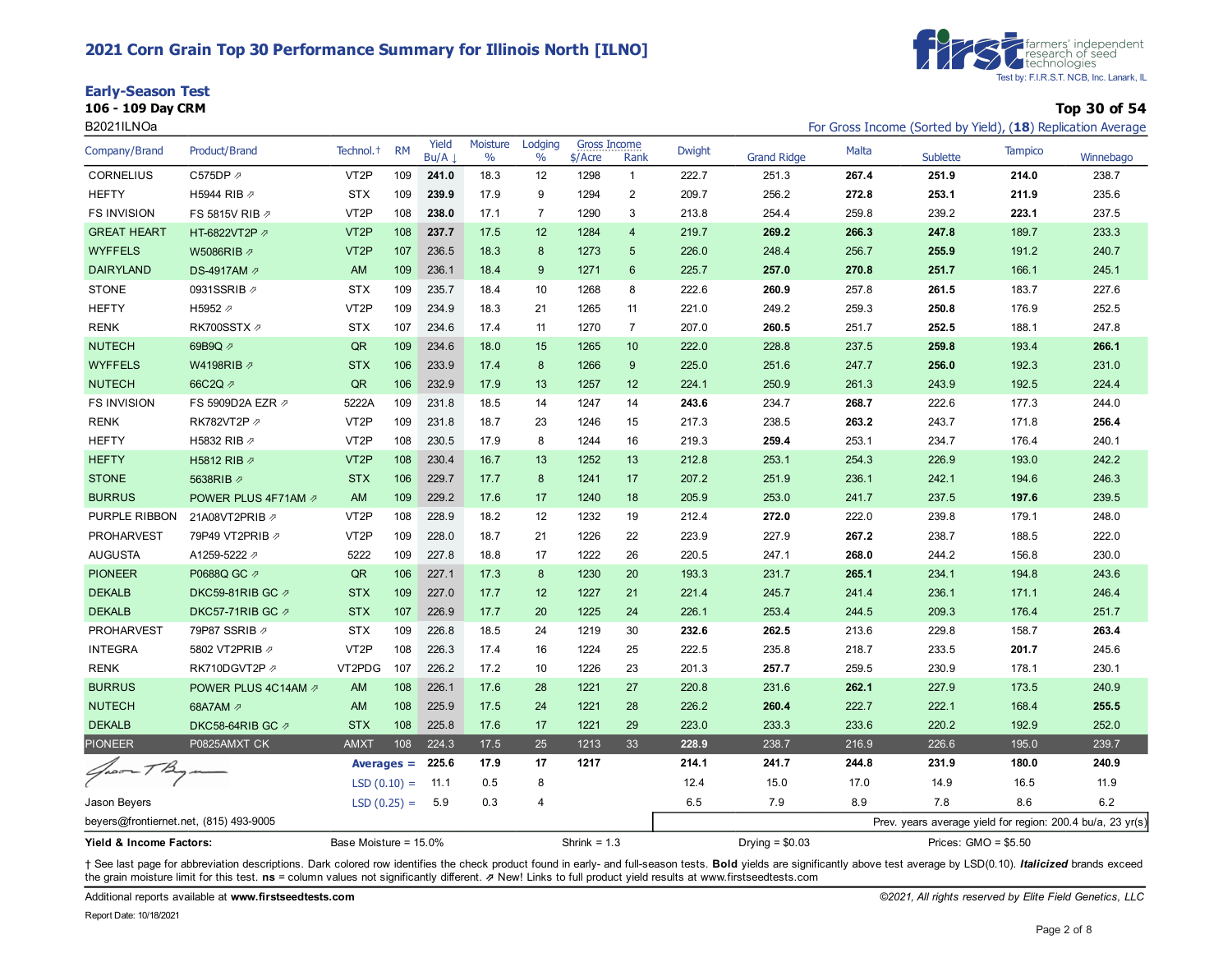# **2021 Corn Grain Top 30 Performance Summary for Illinois North [ILNO]**

|  | <b>Full-Season Test</b> |  |  |
|--|-------------------------|--|--|
|--|-------------------------|--|--|



**110 - 113 Day CRM Top 30 of 63** B2021ILNOb For Gross Income (Sorted by Yield), (18) Replication Average

| Company/Brand                          | Product/Brand       | Technol. <sup>+</sup> | <b>RM</b> | Yield<br>Bu/A      | Moisture<br>$\frac{0}{0}$ | Lodging<br>$\%$  | <b>Gross Income</b><br>$$/$ Acre | Rank           | <b>Dwight</b> | <b>Grand Ridge</b> | Malta | <b>Sublette</b>                                            | <b>Tampico</b> | Winnebago |
|----------------------------------------|---------------------|-----------------------|-----------|--------------------|---------------------------|------------------|----------------------------------|----------------|---------------|--------------------|-------|------------------------------------------------------------|----------------|-----------|
| <b>WYFFELS</b>                         | W7876RIB ク          | VT <sub>2</sub> P     | 114       | 250.9              | 21.1                      | 12               | 1333                             | $\mathbf{1}$   | 255.7         | 280.5              | 291.1 | 227.6                                                      | 214.7          | 235.8     |
| DYNA-GRO                               | D51SS61 2           | <b>STX</b>            | 111       | 244.8              | 20.0                      | 10               | 1309                             | 2              | 222.8         | 262.4              | 265.4 | 245.8                                                      | 219.7          | 252.4     |
| PURPLE RIBBON                          | 22A12VT2PRIB 2      | VT <sub>2</sub> P     | 112       | 244.7              | 21.0                      | 8                | 1301                             | 6              | 236.1         | 287.1              | 265.1 | 225.3                                                      | 211.3          | 243.3     |
| <b>PIONEER</b>                         | P1108Q GC 2         | QR                    | 111       | 244.5              | 20.2                      | $\overline{7}$   | 1305                             | $\overline{4}$ | 219.2         | 285.9              | 251.8 | 247.7                                                      | 220.5          | 242.0     |
| <b>NUTECH</b>                          | 72B7Q 2             | QR                    | 112       | 243.9              | 21.0                      | 9                | 1296                             | 8              | 225.5         | 266.2              | 269.1 | 249.7                                                      | 199.9          | 253.2     |
| <b>FS INVISION</b>                     | FS 6217X RIB 2      | <b>STX</b>            | 112       | 243.5              | 19.5                      | 13               | 1304                             | 5              | 229.0         | 270.9              | 250.1 | 271.0                                                      | 195.3          | 244.8     |
| <b>NUTECH</b>                          | 70F2Q 2             | QR                    | 110       | 243.4              | 19.4                      | 13               | 1306                             | 3              | 232.9         | 259.0              | 265.3 | 239.9                                                      | 213.7          | 249.7     |
| <b>FS INVISION</b>                     | FS 6106X RIB 2      | <b>STX</b>            | 111       | 242.9              | 20.5                      | 13               | 1294                             | 9              | 230.7         | 256.3              | 254.8 | 252.3                                                      | 215.0          | 248.1     |
| <b>BURRUS</b>                          | 6Y61 DGVT2P 2       | VT2PDG                | 113       | 242.8              | 19.8                      | 16               | 1298                             | $\overline{7}$ | 243.7         | 273.1              | 265.5 | 244.6                                                      | 175.6          | 254.4     |
| <b>CORNELIUS</b>                       | C7308SS 2           | <b>STX</b>            | 113       | 241.5              | 19.6                      | 13               | 1291                             | 10             | 237.6         | 271.2              | 258.9 | 270.7                                                      | 177.4          | 233.5     |
| <b>BURRUS</b>                          | POWER PLUS 5L44AM 2 | <b>AM</b>             | 110       | 240.2              | 19.1                      | 10               | 1291                             | 11             | 217.3         | 255.7              | 268.9 | 265.4                                                      | 206.1          | 227.9     |
| PURPLE RIBBON                          | 22R13DGVT2PRIB 2    | VT <sub>2</sub> P     | 113       | 240.1              | 20.9                      | 13               | 1274                             | 15             | 244.7         | 289.4              | 264.2 | 256.7                                                      | 157.5          | 228.4     |
| DAIRYLAND                              | DS-5279Q <i>⊘</i>   | QR                    | 112       | 239.5              | 20.6                      | 21               | 1276                             | 14             | 233.0         | 257.3              | 261.3 | 240.0                                                      | 194.6          | 250.6     |
| <b>BECKS</b>                           | 6374V2P GC 2        | VT <sub>2</sub> P     | 113       | 238.6              | 19.8                      | 12               | 1274                             | 16             | 233.4         | 269.6              | 246.8 | 263.8                                                      | 180.8          | 237.0     |
| <b>WYFFELS</b>                         | W7208 2             | <b>STX</b>            | 112       | 238.4              | 20.1                      | 12               | 1273                             | 17             | 232.5         | 272.0              | 269.3 | 250.8                                                      | 177.8          | 228.0     |
| <b>AGRIGOLD</b>                        | A6499STXRIB GC 2    | <b>STX</b>            | 112       | 238.4              | 21.1                      | 6                | 1265                             | 18             | 233.1         | 254.3              | 254.1 | 259.9                                                      | 202.6          | 226.2     |
| <b>NUTECH</b>                          | 70A8AM 2            | <b>AM</b>             | 110       | 238.3              | 19.4                      | 13               | 1277                             | 13             | 222.7         | 267.7              | 251.7 | 259.4                                                      | 182.4          | 245.9     |
| <b>DAIRYLAND</b>                       | DS-5018AM 2         | <b>AM</b>             | 110       | 237.8              | 18.1                      | 17               | 1281                             | 12             | 226.1         | 252.2              | 259.3 | 258.3                                                      | 205.5          | 225.3     |
| <b>WYFFELS</b>                         | W6978RIB 2          | <b>STX</b>            | 111       | 237.0              | 20.2                      | 16               | 1265                             | 19             | 231.8         | 273.2              | 262.2 | 215.0                                                      | 204.5          | 235.2     |
| <b>PROHARVEST</b>                      | 8360 VT2PRIB 2      | VT <sub>2</sub> P     | 113       | 236.3              | 20.5                      | 18               | 1256                             | 23             | 237.3         | 254.9              | 263.7 | 241.5                                                      | 167.8          | 252.5     |
| <b>WYFFELS</b>                         | W7536DG <sub></sub> | VT2PDG                | 112       | 235.7              | 19.7                      | 9                | 1262                             | 20             | 230.4         | 253.2              | 246.0 | 257.2                                                      | 201.6          | 226.0     |
| PURPLE RIBBON                          | 22A10VT2P           | VT <sub>2</sub> P     | 110       | 235.1              | 20.2                      | 19               | 1255                             | 24             | 239.5         | 264.5              | 254.5 | 240.6                                                      | 179.0          | 232.3     |
| <b>STONE</b>                           | 1122SSRIB 2         | <b>STX</b>            | 111       | 234.8              | 19.7                      | 20               | 1257                             | 22             | 243.1         | 244.2              | 248.1 | 234.3                                                      | 197.9          | 241.4     |
| DYNA-GRO                               | D53SS13 2           | <b>STX</b>            | 113       | 234.6              | 20.7                      | 17               | 1249                             | 26             | 244.5         | 246.8              | 264.4 | 235.8                                                      | 191.6          | 224.4     |
| <b>DEKALB</b>                          | DKC61-40RIB GC ク    | <b>STX</b>            | 111       | 233.8              | 19.1                      | 10               | 1254                             | 25             | 222.8         | 242.8              | 268.5 | 241.1                                                      | 188.5          | 238.9     |
| <b>FS INVISION</b>                     | FS 6194V RIB 2      | VT <sub>2</sub> P     | 111       | 233.4              | 18.3                      | 20               | 1257                             | 21             | 223.6         | 267.1              | 239.8 | 239.2                                                      | 187.1          | 243.4     |
| <b>PROHARVEST</b>                      | 82P29 VT2PRIB 2     | VT <sub>2</sub> P     | 112       | 233.0              | 19.8                      | 19               | 1245                             | 27             | 238.0         | 261.1              | 262.3 | 217.7                                                      | 193.5          | 225.7     |
| <b>CORNELIUS</b>                       | C7366DGDP の         | VT2PDG                | 113       | 232.8              | 20.2                      | 18               | 1240                             | 30             | 243.0         | 271.5              | 246.2 | 235.5                                                      | 156.1          | 244.4     |
| <b>HEFTY</b>                           | H6134 RIB 2         | <b>STX</b>            | 111       | 231.6              | 19.3                      | 17               | 1243                             | 28             | 228.5         | 250.5              | 225.7 | 255.6                                                      | 203.4          | 226.1     |
| <b>DAIRYLAND</b>                       | DS-5144Q 2          | QR                    | 111       | 231.5              | 19.4                      | 17               | 1241                             | 29             | 218.7         | 236.9              | 246.5 | 249.3                                                      | 199.5          | 238.3     |
| <b>PIONEER</b>                         | P0825AMXT CK        | AMXT                  | 108       | 225.5              | 18.2                      | 15 <sub>15</sub> | 1217                             | 49             | 236.4         | 246.2              | 224.3 | 216.1                                                      | 191.1          | 238.8     |
| Groom TBy                              |                     |                       |           | Averages $= 232.1$ | 19.8                      | 16               | 1241                             |                | 228.5         | 254.8              | 250.6 | 236.0                                                      | 188.6          | 234.3     |
|                                        |                     | $LSD(0.10) =$         |           | 9.9                | 0.7                       | 6                |                                  |                | 14.4          | 15.7               | 16.0  | 16.2                                                       | 16.2           | 10.7      |
| Jason Beyers                           |                     | $LSD(0.25) =$         |           | 5.2                | 0.4                       | 3                |                                  |                | 7.6           | 8.3                | 8.4   | 8.5                                                        | 8.5            | 5.6       |
| beyers@frontiernet.net, (815) 493-9005 |                     |                       |           |                    |                           |                  |                                  |                |               |                    |       | Prev. years average yield for region: 200.4 bu/a, 23 yr(s) |                |           |
| Yield & Income Factors:                |                     | Base Moisture = 15.0% |           |                    |                           |                  | Shrink = $1.3$                   |                |               | Drying = $$0.03$   |       | Prices: $GMO = $5.50$                                      |                |           |

+ See last page for abbreviation descriptions. Dark colored row identifies the check product found in early- and full-season tests. Bold yields are significantly above test average by LSD(0.10). Italicized brands exceed the grain moisture limit for this test. **ns** = column values not significantly different. ⇗ New! Links to full product yield results at www.firstseedtests.com

Additional reports available at **[www.firstseedtests.com](https://www.firstseedtests.com)** *©2021, All rights reserved by Elite Field Genetics, LLC*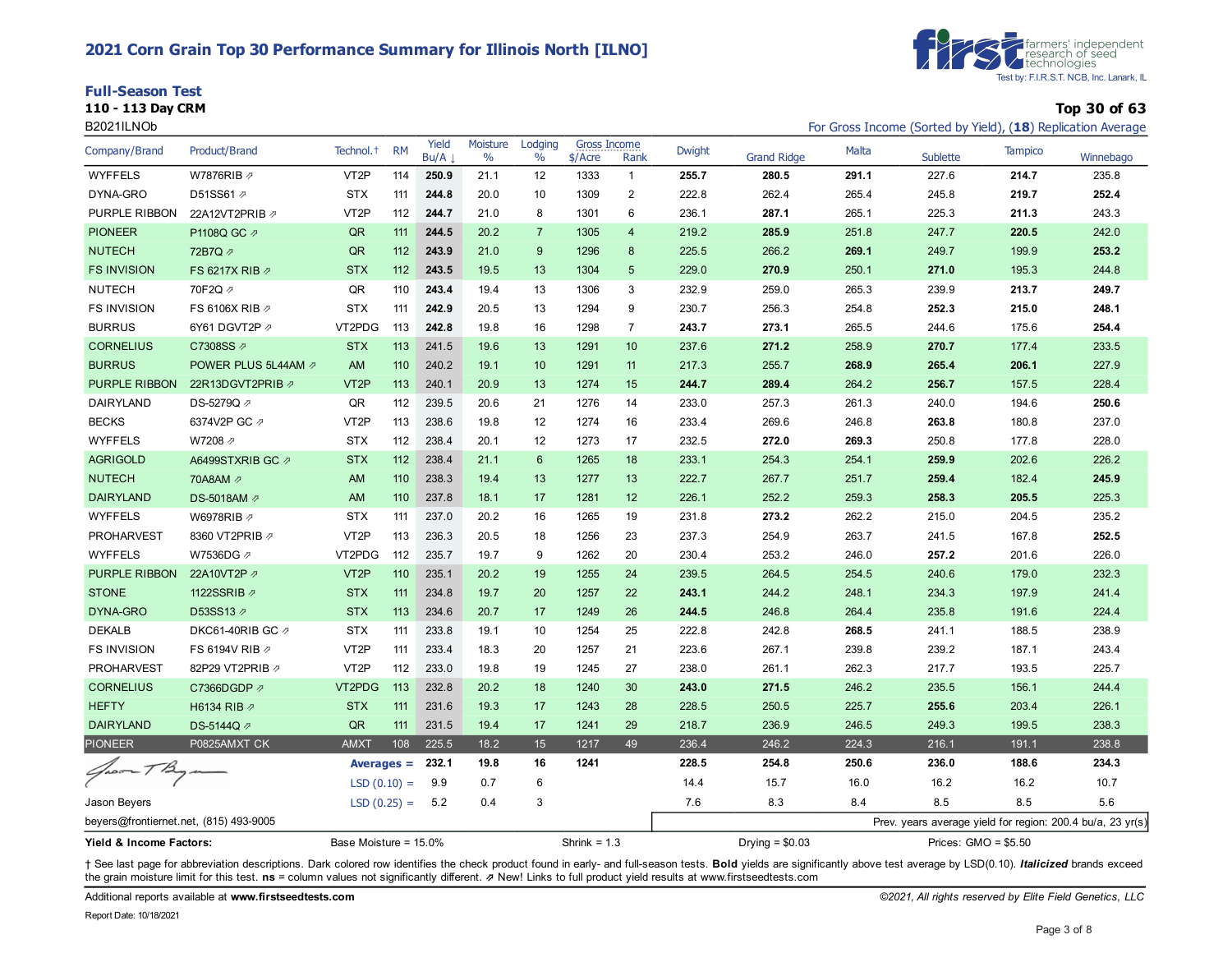

# **Ultra Early-Season Test Products (36 Total)**

| <b>Company/Brand</b> | <b>Product/Brand</b> | <b>Technology</b> | <b>RIB</b>              | <b>RM</b> | <b>Seed Treat.</b> |
|----------------------|----------------------|-------------------|-------------------------|-----------|--------------------|
| Augusta              | A2150-5222-EZ GC     | 5222              | Y                       | 100       | CM, C2             |
| Augusta              | A3053-5222-EZ        | 5222              | Y                       | 103       | CM, C2             |
| Augusta              | A4054-3010           | 3010              | N*                      | 104       | CM, C2             |
| <b>Brevant</b>       | B01Z88AM GC          | AM                | Y                       | 101       | Lum, P1V           |
| Cornelius            | C6400DGDP            | VT2PDG            | N                       | 104       | AC250              |
| Cornelius            | C6438DP              | VT <sub>2</sub> P | N                       | 104       | CM,C2,Vi           |
| Cornelius            | C6552PC              | <b>PC</b>         | N                       | 105       | AC, P5V            |
| Croplan              | CP4188VT2P GC        | VT <sub>2</sub> P | Y                       | 101       | P <sub>1V</sub>    |
| Dairyland            | <b>DS-4018AM</b>     | AM                | Υ                       | 101       | Lum, P1V           |
| Dairyland            | <b>DS-4310AM</b>     | AM                | Υ                       | 103       | Lum,P1V            |
| Dairyland            | <b>DS-4440AM</b>     | AM                | Υ                       | 104       | Lum, P5V           |
| Dairyland            | <b>DS-4510Q</b>      | QR                | Υ                       | 105       | Lum, P1V           |
| FS InVision          | <b>FS 5115X RIB</b>  | <b>STX</b>        | $\overline{Y}$          | 101       | AC, P5V, EDC-EL    |
| FS InVision          | FS 53ZX1 RIB         | <b>STX</b>        | Y                       | 103       | AC, P5V            |
| FS InVision          | FS 5515D2 EZR        | 5222              | Υ                       | 105       | CM,C2,Vi           |
| FS InVision          | <b>FS 5594X RIB</b>  | <b>STX</b>        | Ÿ                       | 105       | AC, P5V            |
| Great Heart          | HT-6524VT2P          | VT <sub>2</sub> P | Y                       | 105       | AC, P5V            |
| Great Heart          | HT-6560VT2P          | VT <sub>2</sub> P | Υ                       | 105       | AC, P5V            |
| Hefty                | <b>H5132 RIB</b>     | VT <sub>2</sub> P | $\overline{\mathsf{Y}}$ | 101       | HC                 |
| Hefty                | H5144                | <b>STX</b>        | N                       | 101       | HC                 |
| Hefty                | <b>H5432 RIB</b>     | VT <sub>2</sub> P | Y                       | 104       | HC                 |
| Hefty                | <b>H5442 RIB</b>     | VT <sub>2</sub> P | $\overline{\mathsf{Y}}$ | 104       | HC                 |
| Hefty                | H5444                | <b>STX</b>        | N                       | 104       | HC                 |
| <b>NuTech</b>        | 64B5Q                | QR                | Υ                       | 104       | Lum, P1V           |
| <b>NuTech</b>        | 64D1AM               | AM, AQ            | $\overline{Y}$          | 104       | Lum, P1V           |
| Pioneer              | P0075Q GC            | QR                | Y                       | 100       | Lum                |
| Pioneer              | P0339Q GC            | QR                | Υ                       | 103       | Lum                |
| Pioneer              | P0421Q GC            | QR                | $\overline{\mathsf{Y}}$ | 104       | Lum                |
| Renk                 | RK625DGVT2P          | VT2PDG            | N                       | 104       | AC, P5V            |
| Renk                 | RK642VT2P            | VT <sub>2</sub> P | Υ                       | 103       | AC,P2              |
| Stone                | 0122SSRIB            | <b>STX</b>        | Υ                       | 101       | AC, P5V, EDC-B     |
| Stone                | 0321SSRIB            | <b>STX</b>        | Υ                       | 103       | AC, P5V, EDC-B     |
| Wyffels              | W2648                | <b>STX</b>        | N                       | 101       | AC, P5V            |
| Wyffels              | <b>W3018RIB</b>      | <b>STX</b>        | Υ                       | 102       | AC, P5V            |
| Wyffels              | <b>W4196RIB</b>      | VT <sub>2</sub> P | Υ                       | 105       | AC, P2             |
| Wyffels              | <b>W4358RIB</b>      | <b>STX</b>        | Y                       | 106       | AC, P5V            |

\* FIRST does not inspect products for refuge blend. N\* indicates the product was entered without a refuge component by the sponsoring seed company. Prior year entries may contain refuge blend.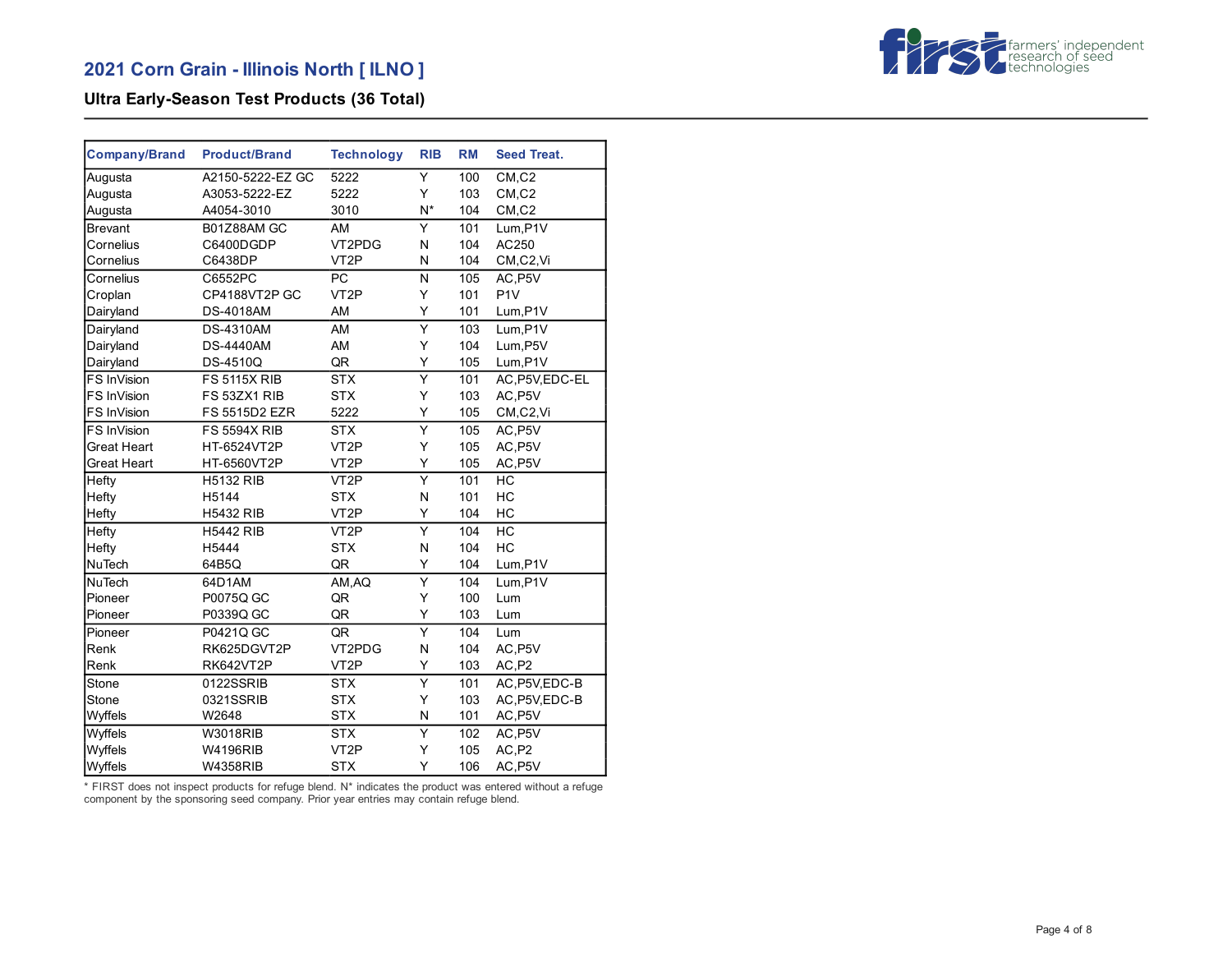# **2021 Corn Grain - Illinois North [ ILNO ]**



### **Early-Season Test Products (54 Total)**

| <b>Company/Brand</b> | <b>Product/Brand</b>  | <b>Technology</b> | <b>RIB</b>              | <b>RM</b> | <b>Seed Treat.</b>                |
|----------------------|-----------------------|-------------------|-------------------------|-----------|-----------------------------------|
| Augusta              | A1259-5222            | 5222              | N                       | 109       | CM, C2                            |
| Augusta              | A1457-5122-EZ         | 5122              | Y                       | 107       | AVC,C2                            |
| Augusta              | A2856-3220-EZ         | 3220              | Y                       | 106       | CM, C2                            |
| Augusta              | A4858-5122-EZ         | 5122              | $\overline{\mathsf{Y}}$ | 108       | CM.C2                             |
| Augusta              | A4958-3120-EZ         | 3120              | Υ                       | 108       | $CM$ <sub>, <math>C2</math></sub> |
| <b>Brevant</b>       | <b>B09K10Q GC</b>     | QR                | Y                       | 109       | Lum, P1V                          |
| Burrus               | POWER PLUS 4C14AM     | AM                | Y                       | 108       | Lum                               |
| Burrus               | POWER PLUS 4F71AM     | AM                | Υ                       | 109       | <b>BPS</b>                        |
| Cornelius            | C575DP                | VT <sub>2</sub> P | Ν                       | 109       | CM,C2,Vi                          |
| Cornelius            | C6812DP               | VT <sub>2</sub> P | N                       | 108       | AC, P5V                           |
| Cornelius            | C6936SS               | <b>STX</b>        | Ν                       | 109       | AC,P5                             |
| Dairyland            | <b>DS-4878AM</b>      | AM                | Υ                       | 108       | Lum, P1V                          |
| Dairyland            | <b>DS-4917AM</b>      | AM                | $\overline{\mathsf{Y}}$ | 109       | Lum                               |
| DeKalb               | DKC57-71RIB GC        | <b>STX</b>        | Υ                       | 107       | AC, P5V, B-360                    |
| DeKalb               | DKC58-64RIB GC        | STX               | Y                       | 108       | AC, P5V, B-360                    |
| DeKalb               | DKC59-81RIB GC        | <b>STX</b>        | Υ                       | 109       | AC, P5V, EDC-EL                   |
| Dyna-Gro             | <b>D50VC78</b>        | VT <sub>2</sub> P | N                       | 109       | AC, P5V                           |
| FS InVision          | <b>FS 5815V RIB</b>   | VT <sub>2</sub> P | Υ                       | 108       | AC, P5V, EDC-EL                   |
| FS InVision          | <b>FS 5909D2A EZR</b> | 5222A             | Υ                       | 109       | AC, P5V                           |
| Golden Harvest       | G07G73-5122 EZR       | 5122              | Υ                       | 107       | AVC,C2,Vi                         |
| Golden Harvest       | G08R52-3220 EZR       | 3220              | Υ                       | 108       | AVC,C5,Vi                         |
| Great Heart          | HT-6822VT2P           | VT <sub>2</sub> P | Υ                       | 108       | AC, P5V                           |
| Great Heart          | HT-6948VT2P           | VT <sub>2</sub> P | Υ                       | 109       | AC, P5V                           |
| Hefty                | H5655                 | TRE               | N                       | 106       | HC                                |
| Hefty                | <b>H5812 RIB</b>      | VT <sub>2</sub> P | Ÿ                       | 108       | HC                                |
| Hefty                | <b>H5832 RIB</b>      | VT <sub>2</sub> P | Υ                       | 108       | НC                                |
| Hefty                | <b>H5944 RIB</b>      | <b>STX</b>        | Υ                       | 109       | НC                                |
| Hefty                | H5952                 | VT <sub>2</sub> P | N                       | 109       | <b>HC</b>                         |
| Integra              | 5682 VT2PRIB          | VT2P              | Υ                       | 106       | AC, P5V, EDC-B                    |
| Integra              | 5719 VT2PRIB          | VT <sub>2</sub> P | Υ                       | 107       | AC, P2, SU                        |
| Integra              | 5802 VT2PRIB          | VT <sub>2</sub> P | $\overline{\mathsf{Y}}$ | 108       | AC, P5V, EDC-B                    |
| <b>NK Brand</b>      | NK0748-5122 EZR       | 5122              | Y                       | 107       | AVC,C2,Vi                         |
| NK Brand             | NK0877-3220 EZR       | 3220              | Y                       | 108       | AVC,C5,Vi                         |
| <b>NuTech</b>        | 66C2Q                 | QR                | $\overline{\mathsf{Y}}$ | 106       | Lum, P1V                          |
| NuTech               | 68A7AM                | AM                | Y                       | 108       | Lum, P1V                          |
| NuTech               | 68B3AML               | AML               | Y                       | 108       | Lum, P1V                          |
| NuTech               | 69A6Q                 | QR                | Y                       | 109       | Lum, P1V                          |
| NuTech               | 69B9Q                 | QR                | Υ                       | 109       | Lum, P1V                          |
| Pioneer              | P0688Q GC             | QR                | Υ                       | 106       | Lum                               |
| Pioneer              | P0720Q GC             | QR                | Y                       | 107       | Lum                               |
| Pioneer              | P0825AMXT CK          | <b>AMXT</b>       | Y                       | 108       | Lum                               |
| ProHarvest           | 79P49 VT2PRIB         | VT <sub>2</sub> P | Υ                       | 109       | AC, P5V                           |

| <b>Company/Brand</b> | <b>Brand/Product</b> | <b>Technology</b> | <b>RIB</b> | RM  | <b>Seed Treat.</b> |
|----------------------|----------------------|-------------------|------------|-----|--------------------|
| ProHarvest           | 79P87 SSRIB          | <b>STX</b>        | Υ          | 109 | AC.P5V             |
| Purple Ribbon        | 21A08VT2PRIB         | VT <sub>2</sub> P | Y          | 108 | AC.P2              |
| Purple Ribbon        | 21A09VT2PRIB         | VT <sub>2</sub> P | Y          | 109 | AC.P2              |
| Renk                 | RK700SSTX            | <b>STX</b>        | N          | 107 | AC.P5V             |
| <b>IRenk</b>         | RK710DGVT2P          | VT2PDG            | Υ          | 107 | AC,P2              |
| <b>IRenk</b>         | RK765VT2PRIB         | VT <sub>2</sub> P | Y          | 109 | AC,P2              |
| Renk                 | RK782VT2P            | VT <sub>2</sub> P | N          | 109 | AC.P5V             |
| <b>Stone</b>         | 0931SSRIB            | <b>STX</b>        | Y          | 109 | AC.P5V.EDC-B       |
| <b>Stone</b>         | 5638RIB              | <b>STX</b>        | Y          | 106 | AC, P5V, EDC-B     |
| Wyffels              | <b>W4198RIB</b>      | <b>STX</b>        | Υ          | 106 | AC.P5V             |
| Wyffels              | <b>W5086RIB</b>      | VT <sub>2</sub> P | Y          | 107 | AC.P2              |
| Wyffels              | <b>W5518RIB</b>      | <b>STX</b>        | Y          | 109 | AC, P5V            |

\* FIRST does not inspect products for refuge blend. N\* indicates the product was entered without a refuge component by the sponsoring seed company. Prior year entries may contain refuge blend.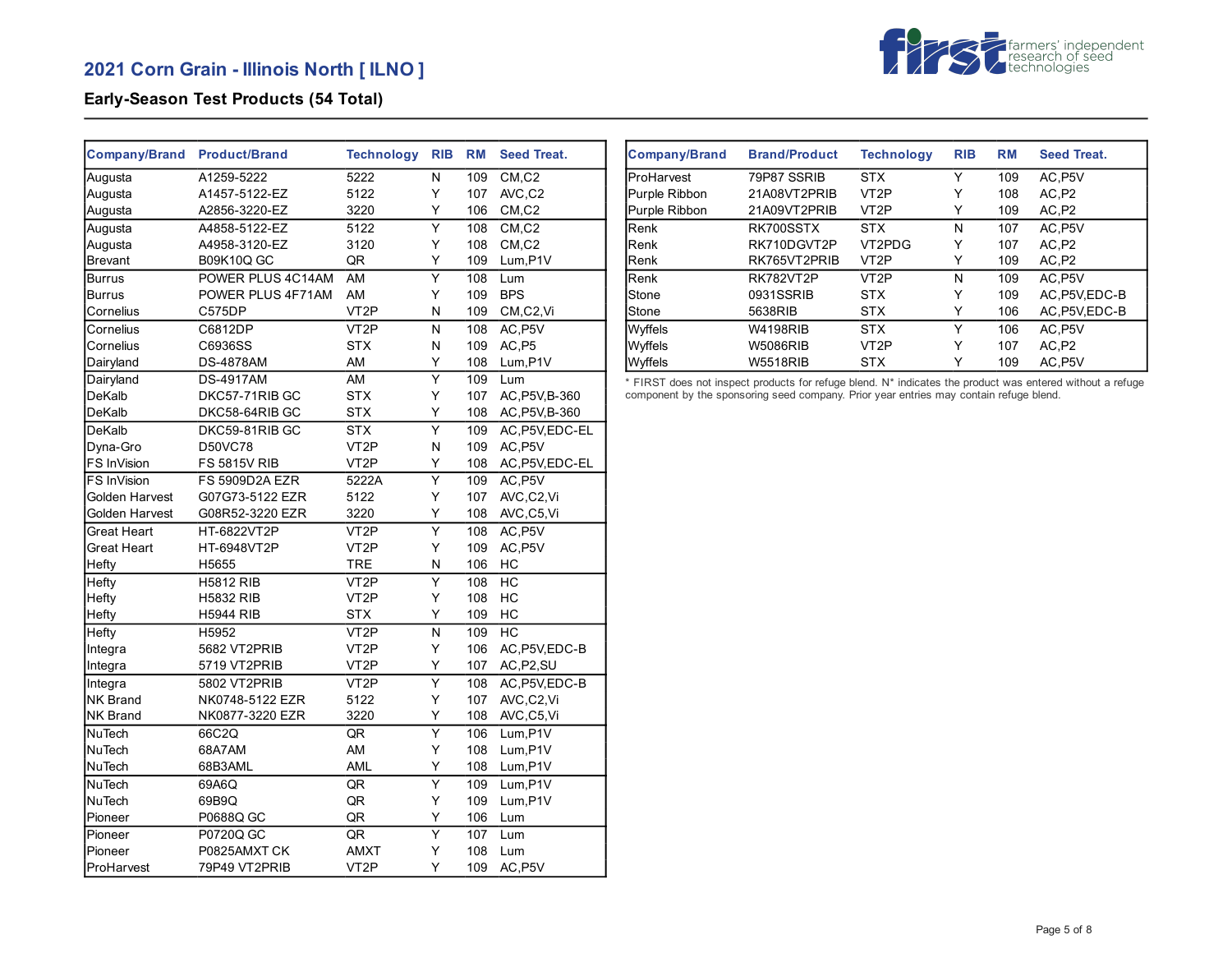

### **Full-Season Test Products (63 Total)**

| Company/Brand Product/Brand |                     | <b>Technology</b> | <b>RIB</b>              | <b>RM</b> | <b>Seed Treat.</b>             |
|-----------------------------|---------------------|-------------------|-------------------------|-----------|--------------------------------|
| AgriGold                    | A6499STXRIB GC      | <b>STX</b>        | Y                       | 112       | AC, P5V                        |
| Armor                       | A1044 SS            | <b>STX</b>        | N*                      | 110       | Treated                        |
| Augusta                     | A1059-3330GT GC     | 3330              | Ν                       | 109       | CM <sub>.</sub> C <sub>2</sub> |
| Augusta                     | A6162-5222-EZ GC    | 5222              | Υ                       | 112       | CM, C2                         |
| <b>Becks</b>                | 6049V2P GC          | VT <sub>2</sub> P | Y                       | 110       | Es                             |
| <b>Becks</b>                | 6374V2P GC          | VT <sub>2</sub> P | Υ                       | 113       | Es                             |
| <b>Burrus</b>               | 6Y61 DGVT2P         | VT2PDG            | Ÿ                       | 113       | AC, P5V, B-300                 |
| Burrus                      | POWER PLUS 5L44AM   | AM                | Υ                       | 110       | Lum, P1V                       |
| Cornelius                   | C7125DP             | VT <sub>2</sub> P | N                       | 111       | CM,C2,Vi                       |
| Cornelius                   | C7308SS             | <b>STX</b>        | N                       | 113       | P <sub>5</sub> V               |
| Cornelius                   | C7366DGDP           | VT2PDG            | N                       | 113       | CM,C2,Vi                       |
| Dairyland                   | <b>DS-5018AM</b>    | AM                | Y                       | 110       | Lum,P1V                        |
| Dairyland                   | DS-5144Q            | QR                | $\overline{\mathsf{Y}}$ | 111       | Lum,P1V                        |
| Dairyland                   | <b>DS-5250AM</b>    | AM                | Υ                       | 112       | Lum, P1V                       |
| Dairyland                   | DS-5279Q            | QR                | Υ                       | 112       | Lum, P1V                       |
| Dairyland                   | <b>DS-5323AM</b>    | AM                | Y                       | 113       | Lum,P1V                        |
| DeKalb                      | DKC61-40RIB GC      | <b>STX</b>        | Υ                       | 111       | AC, P5V, EDC-EL                |
| Dyna-Gro                    | D51SS61             | <b>STX</b>        | N                       | 111       | AC, P5V                        |
| Dyna-Gro                    | D53SS13             | <b>STX</b>        | N                       | 113       | AC.P5V                         |
| FS InVision                 | <b>FS 6017V RIB</b> | VT <sub>2</sub> P | Y                       | 110       | AC, P5V, EDC-EL                |
| FS InVision                 | <b>FS 6106X RIB</b> | <b>STX</b>        | Y                       | 111       | AC, P5V                        |
| FS InVision                 | <b>FS 6194V RIB</b> | VT <sub>2</sub> P | $\overline{\mathsf{Y}}$ | 111       | AC, P5V                        |
| FS InVision                 | <b>FS 6217X RIB</b> | <b>STX</b>        | Y                       | 112       | AC, P5V                        |
| FS InVision                 | FS 6395VDG RIB      | VT2PDG            | Υ                       | 113       | AC, P5V                        |
| Golden Harvest              | G11V76-5122 EZR     | 5122              | $\overline{\mathsf{Y}}$ | 111       | AVC,C5,Vi                      |
| Golden Harvest              | G12S75-5122 EZR     | 5122              | Υ                       | 112       | AVC,C5,Vi                      |
| Golden Harvest              | G13P84-3120 EZR     | 3120              | Y                       | 113       | AVC,C5,Vi                      |
| Hefty                       | <b>H6042 RIB</b>    | VT <sub>2</sub> P | $\overline{\mathsf{Y}}$ | 110       | HC                             |
| Hefty                       | <b>H6134 RIB</b>    | <b>STX</b>        | Y                       | 111       | HC                             |
| Hefty                       | H6145 TRERIB        | <b>TRE</b>        | Υ                       | 112       | HC                             |
| Hefty                       | H6252               | VT <sub>2</sub> P | N                       | 112       | HC                             |
| Hefty                       | H6355               | <b>TRE</b>        | N                       | 113       | HC                             |
| Integra                     | 6061 TRERIB         | <b>TRE</b>        | Y                       | 110       | AC, P5V, SU                    |
| Integra                     | 6162 VT2PRIB        | VT <sub>2</sub> P | Υ                       | 111       | AC, P5V, EDC-B                 |
| Integra                     | 6284 VT2PRIB        | VT <sub>2</sub> P | Y                       | 112       | AC, P <sub>2</sub> , SU        |
| Integra                     | 6342 TRERIB         | <b>TRE</b>        | Y                       | 113       | AC, P5V, EDC-B                 |
| <b>NK Brand</b>             | NK1026-5332 EZR     | 5332              | Υ                       | 110       | AVC,C5,Vi                      |
| <b>NK Brand</b>             | NK1321-3120 EZR     | 3120              | Υ                       | 113       | AVC,C5,Vi                      |
| <b>NK Brand</b>             | NK1349-3220 EZR     | 3220              | Y                       | 113       | AVC,C5,Vi                      |
| <b>NuTech</b>               | 70A8AM              | AM                | Υ                       | 110       | Lum,P1V                        |
| <b>NuTech</b>               | 70F2Q               | QR                | Y                       | 110       | Lum, P1V                       |
| <b>NuTech</b>               | 71F5Q               | QR                | Ν                       | 111       | Lum,P1V                        |

| <b>Company/Brand</b> | <b>Brand/Product</b> | <b>Technology</b> | <b>RIB</b> | <b>RM</b> | <b>Seed Treat.</b> |
|----------------------|----------------------|-------------------|------------|-----------|--------------------|
| lNuTech              | 72B7Q                | QR                | Υ          | 112       | $Lum$ , $P1V$      |
| Pioneer              | P0825AMXTCK          | <b>AMXT</b>       | Υ          | 108       | Lum                |
| Pioneer              | P1108Q GC            | QR                | Y          | 111       | Lum                |
| ProHarvest           | 81P88 TRERIB         | <b>TRE</b>        | Υ          | 111       | AC, P5V            |
| ProHarvest           | 82P29 VT2PRIB        | VT <sub>2</sub> P | Υ          | 112       | AC, P5V            |
| ProHarvest           | 8360 VT2PRIB         | VT <sub>2</sub> P | Y          | 113       | AC, P5V            |
| Purple Ribbon        | 22A10VT2P            | VT <sub>2</sub> P | N          | 110       | AC,P2              |
| Purple Ribbon        | 22A12VT2PRIB         | VT <sub>2</sub> P | Y          | 112       | AC,P2              |
| Purple Ribbon        | 22R13DGVT2PRIB       | VT <sub>2</sub> P | Y          | 113       | AC, P2             |
| Renk                 | <b>RK805VT2P</b>     | VT <sub>2</sub> P | N          | 110       | AC,P2              |
| Renk                 | RK821SSTX            | <b>STX</b>        | N          | 111       | AC, P5V            |
| Renk                 | RK826VT2P            | VT <sub>2</sub> P | N          | 111       | AC, P5V            |
| Renk                 | RK882TRE             | <b>TRE</b>        | N          | 111       | AC,P2              |
| Renk                 | RK937VT2P            | VT <sub>2</sub> P | Υ          | 113       | AC.P2              |
| Stone                | 1122SSRIB            | <b>STX</b>        | Y          | 111       | AC, P5V, EDC-B     |
| Stone                | 1332SSRIB            | <b>STX</b>        | Υ          | 113       | AC, P5V, EDC-B     |
| Wyffels              | <b>W6978RIB</b>      | <b>STX</b>        | Y          | 111       | AC, P5V            |
| Wyffels              | W7208                | <b>STX</b>        | N          | 112       | AC, P5V            |
| Wyffels              | W7416                | VT <sub>2</sub> P | N          | 112       | AC,P2              |
| Wyffels              | <b>W7536DG</b>       | VT2PDG            | N          | 112       | AC,P2              |
| Wyffels              | <b>W7876RIB</b>      | VT2P              | Y          | 114       | AC, P2             |

\* FIRST does not inspect products for refuge blend. N\* indicates the product was entered without a refuge component by the sponsoring seed company. Prior year entries may contain refuge blend.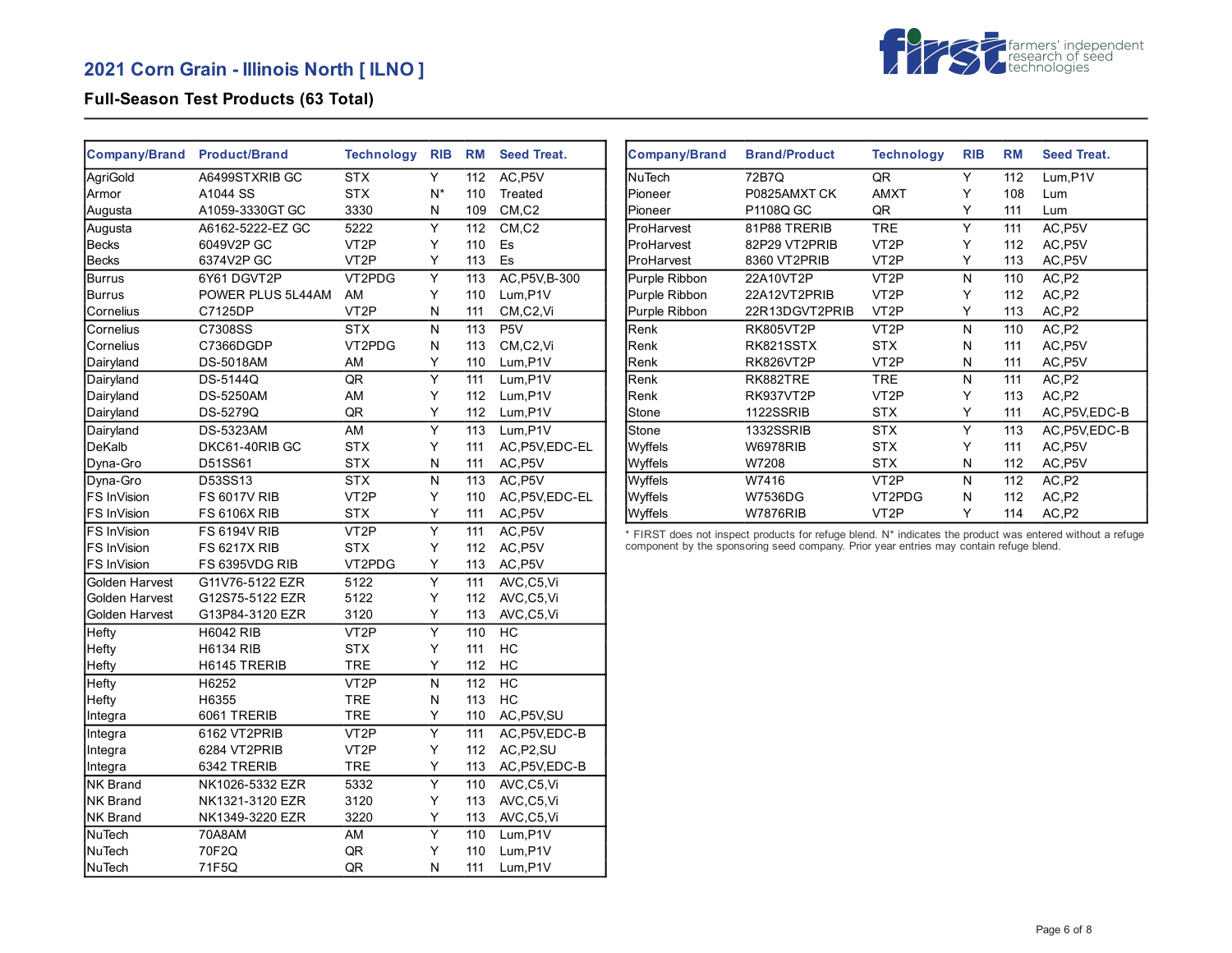# **Footnotes and Abbreviations Descriptions**



#### **Brand Footnotes**

^ Innotech™ brand seed is distributed by Rob-See-Co, LLC. Power Plus® brand seed is distributed by Burrus. Innotech™ is a trademark of Syngenta. Power Plus® is a registered trademark of Corteva Agriscience.

CK Identifies a check product included in early- and full-season tests.

GC Grower Comparison product included by FIRST when space permits.

#### **Corn Grain Technologies**

| 3010              | Agrisure <sup>®</sup> 3010                              |
|-------------------|---------------------------------------------------------|
| 3120              | Agrisure <sup>®</sup> 3120 (CB, HX, LL, GT)             |
| 3220              | Agrisure® Viptera® 3220 (Vip, CB, HX, LL, GT)           |
| 3330              | Agrisure® Viptera® 3330 (Vip, CB, LL, GT)               |
| 5122              | Agrisure® Duracade™ 5122                                |
| 5222              | Agrisure® Duracade™ 5222                                |
| 5222A             | Agrisure® Duracade™ Artesian® 5222                      |
| 5332              | Agrisure® Duracade® 5332 (Vip, CB, HX, RW, RW2, LL, GT) |
| AM                | Optimum® AcreMax®                                       |
| AML               | Optimum® AcreMax® Leptra® (Vip, YGCB, HX, LL, RR2)      |
| AMXT              | Optimum® AcreMax® Xtreme                                |
| AQ                | Optimum® AQUAmax®                                       |
| PC.               | PowerCore™                                              |
| QR                | Qrome™                                                  |
| <b>STX</b>        | <b>SmartStax®</b>                                       |
| <b>TRE</b>        | Genuity® Trecepta™                                      |
| VT <sub>2</sub> P | Genuity® VT Double PRO®                                 |
| VT2PDG            | Genuity® VT Double PRO® DroughtGard®                    |
|                   |                                                         |

NOTE: The refuge component genetics may vary in a refuge blend seed product.